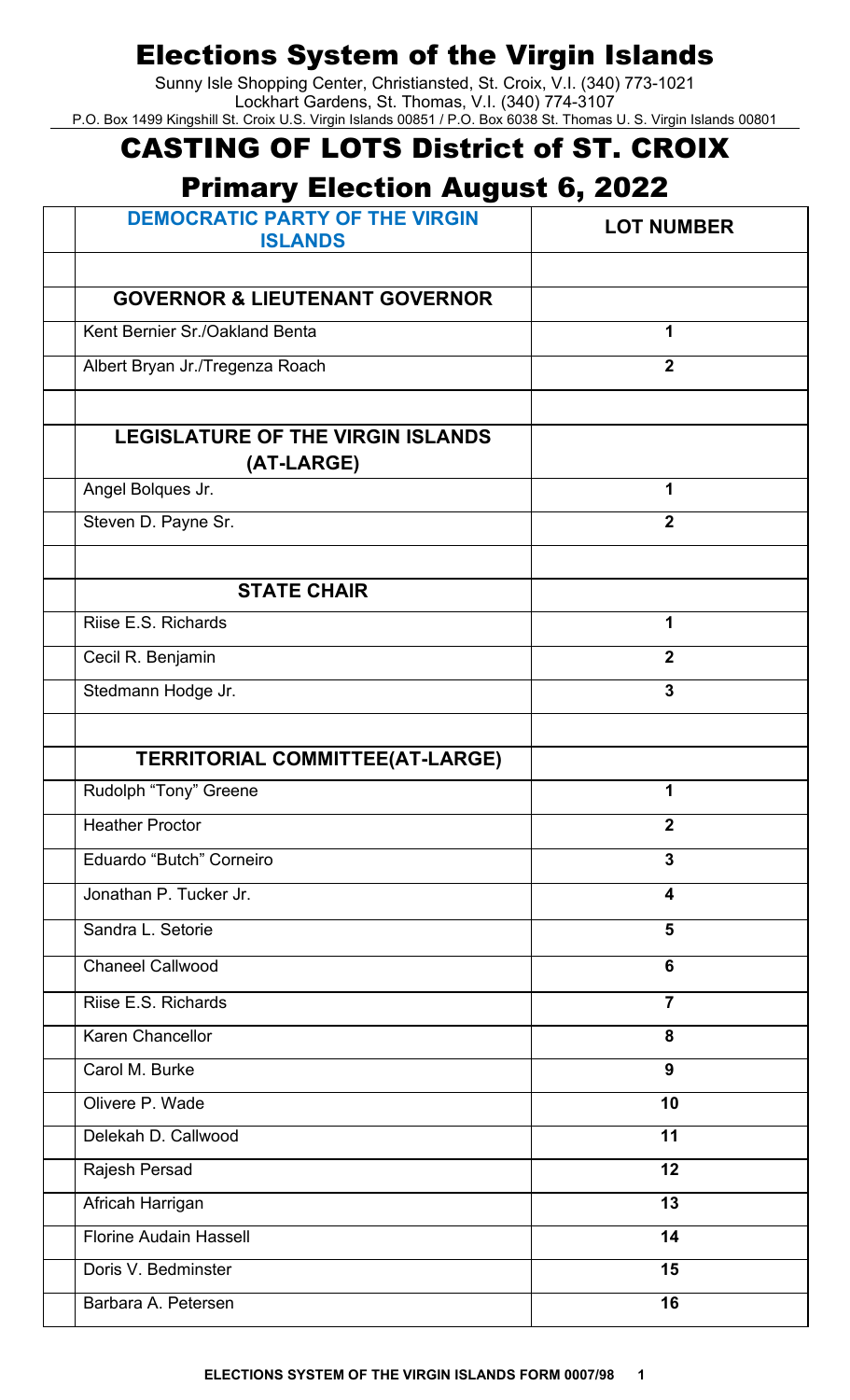Sunny Isle Shopping Center, Christiansted, St. Croix, V.I. (340) 773-1021 Lockhart Gardens, St. Thomas, V.I. (340) 774-3107 P.O. Box 1499 Kingshill St. Croix U.S. Virgin Islands 00851 / P.O. Box 6038 St. Thomas U. S. Virgin Islands 00801

#### CASTING OF LOTS District of ST. CROIX

### Primary Election August 6, 2022

**Page 2**

| $\frac{1}{2}$ age $\frac{1}{2}$<br>TERRITORIAL COMMITTEE(AT-LARGE)<br>(cont'd) |    |
|--------------------------------------------------------------------------------|----|
| <b>DEMOCRATIC PARTY OF THE VIRGIN</b><br><b>ISLANDS (cont'd)</b>               |    |
| Sandra Thomas-Mason                                                            | 17 |
| Deborah C. Johnson                                                             | 18 |
| Abbelle J. Bakr                                                                | 19 |
| <b>Bhagwandeen Persad</b>                                                      | 20 |
| Atanya Springette                                                              | 21 |
| Jeannette K. Guzman                                                            | 22 |
|                                                                                |    |
|                                                                                |    |
|                                                                                |    |
|                                                                                |    |
|                                                                                |    |
|                                                                                |    |
|                                                                                |    |
|                                                                                |    |
|                                                                                |    |
|                                                                                |    |
|                                                                                |    |
|                                                                                |    |
|                                                                                |    |
|                                                                                |    |
|                                                                                |    |
|                                                                                |    |
|                                                                                |    |
|                                                                                |    |
|                                                                                |    |
|                                                                                |    |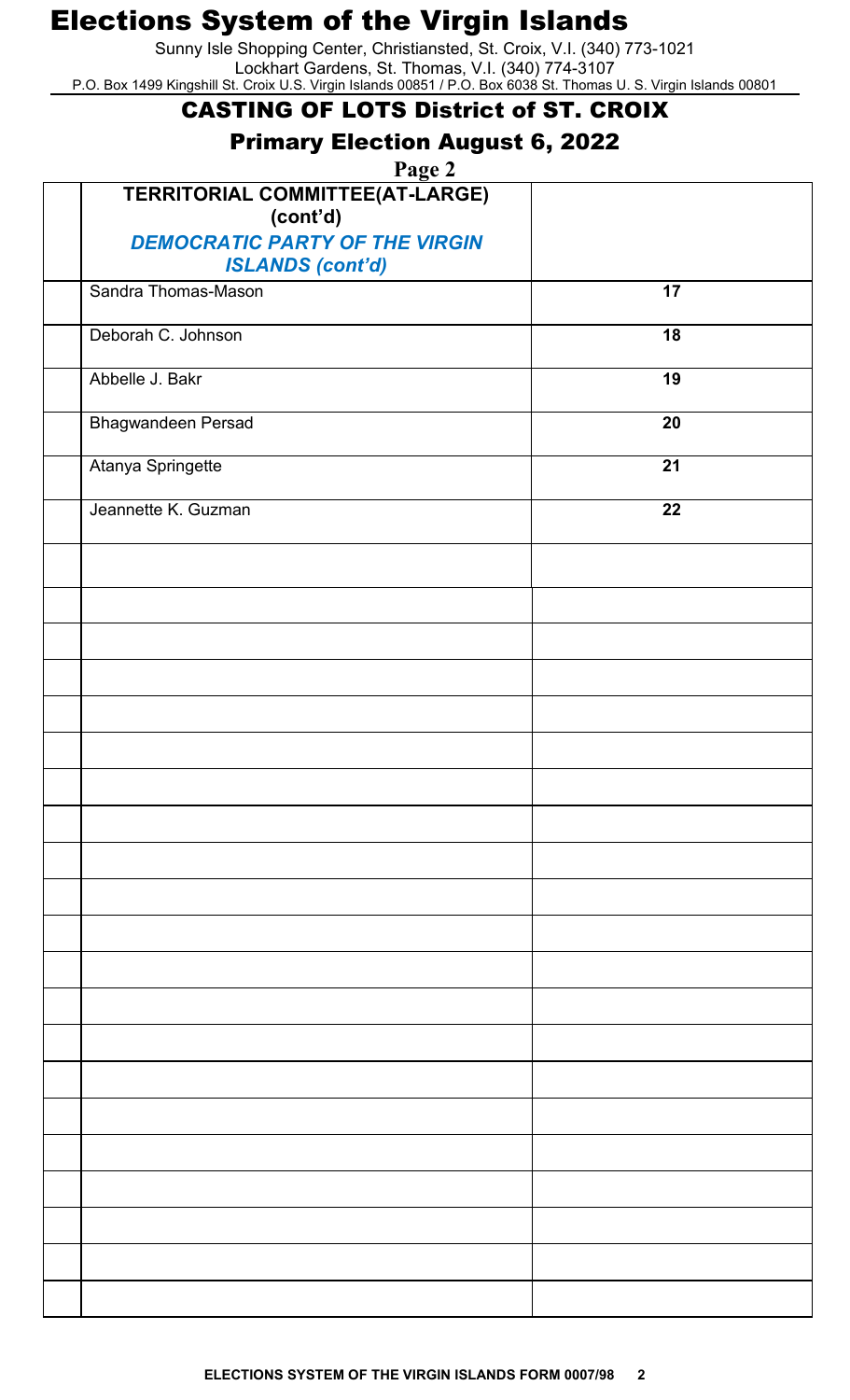Sunny Isle Shopping Center, Christiansted, St. Croix, V.I. (340) 773-1021 Lockhart Gardens, St. Thomas, V.I. (340) 774-3107 P.O. Box 1499 Kingshill St. Croix U.S. Virgin Islands 00851 / P.O. Box 6038 St. Thomas U. S. Virgin Islands 00801

#### CASTING OF LOTS District of ST. CROIX

### Primary Election August 6, 2022

**Page 3**

| r age o<br><b>LEGISLATURE OF THE VIRGIN ISLANDS</b><br>(ST.CROIX DISTRICT)<br><b>DEMOCRATIC PARTY OF THE VIRGIN</b> |                         |
|---------------------------------------------------------------------------------------------------------------------|-------------------------|
| <b>ISLANDS (cont'd)</b><br>Troy C. Williams                                                                         | $\overline{3}$          |
|                                                                                                                     |                         |
| Genevieve Whitaker                                                                                                  | 4                       |
| Diane T. Capehart                                                                                                   | $5\phantom{1}$          |
| Novelle E. Francis, Jr.                                                                                             | $6\phantom{a}$          |
| Nemmy Williams Jackson                                                                                              | $\overline{7}$          |
| Kenneth Kenny Gittens                                                                                               | 8                       |
| Marise C. James                                                                                                     | $\boldsymbol{9}$        |
| <b>Hubert Lorenzo Frederick</b>                                                                                     | 10                      |
| Javan E. James                                                                                                      | 11                      |
|                                                                                                                     |                         |
| <b>BOARD OF EDUCATION</b>                                                                                           |                         |
| Winona A. Hendricks                                                                                                 | 1                       |
| Terrence T. Joseph                                                                                                  | $\mathbf{2}$            |
| Denis Lynch II                                                                                                      | $\overline{3}$          |
|                                                                                                                     |                         |
| <b>BOARD OF ELECTIONS</b>                                                                                           |                         |
| Raymond J. Williams                                                                                                 | $\mathbf 1$             |
| Franz Buffy Christian                                                                                               | $\overline{2}$          |
| Kareem T. Francis                                                                                                   | $\overline{3}$          |
| <b>Florine Audain Hassell</b>                                                                                       | $\overline{\mathbf{4}}$ |
|                                                                                                                     |                         |
|                                                                                                                     |                         |
|                                                                                                                     |                         |
|                                                                                                                     |                         |
|                                                                                                                     |                         |
|                                                                                                                     |                         |